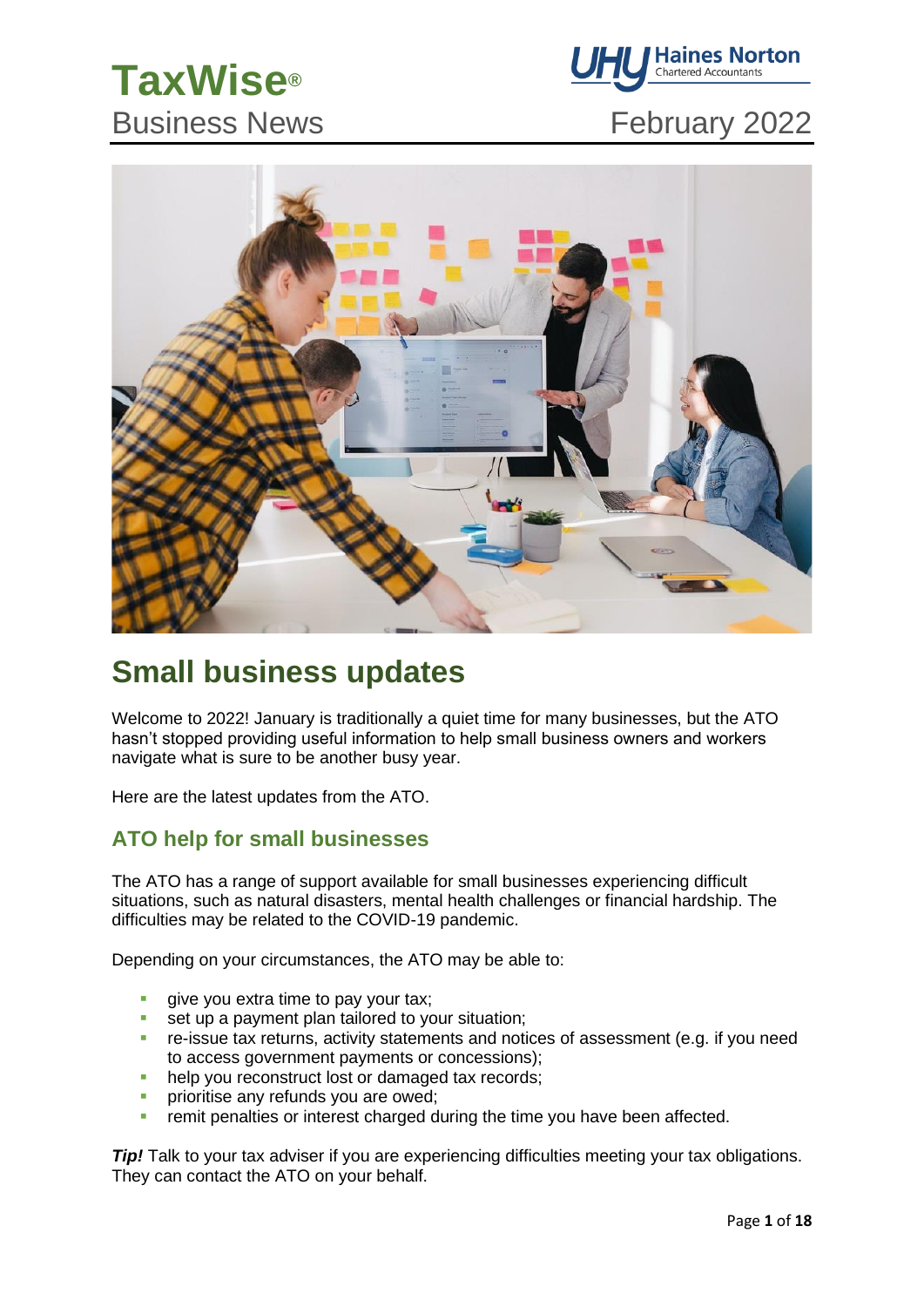### **Do your employees travel for work? Is it a travel allowance or LAFHA?**

If you have employees who travel for work, the ATO has published new guidance [\(Taxation](https://www.ato.gov.au/law/view/document?DocID=TXR/TR20214/NAT/ATO/00001&PiT=99991231235958)  [Ruling TR 2021/4](https://www.ato.gov.au/law/view/document?DocID=TXR/TR20214/NAT/ATO/00001&PiT=99991231235958) *Income tax and fringe benefits tax: employees: accommodation and food and drink expenses travel allowances, and living-away-from-home allowances*) to help you determine whether to pay them a travel allowance or a living-away-from-home allowance (**LAFHA**).

It is necessary to determine whether that allowance is a travel allowance or a LAFHA as they are subject to different tax treatments.

#### **What is a travel allowance?**

A travel allowance is an allowance that an employer pays to an employee to cover losses or outgoings that:

- an employee incurs for travel away from their ordinary residence (either within or outside Australia) that they undertake in the course of their duties as an employee; and
- **EXP** are incurred for accommodation or for food or drink expenses, or expenses that are incidental to the travel.

A travel allowance will need to be included as an amount in your employee's assessable income and may need to have tax withheld from it under the PAYG withholding rules.

#### **What is a LAHFA?**

A LAFHA fringe benefit may arise if you pay an employee an allowance to cover additional expenses and any disadvantages suffered due to them being required to temporarily live away from their normal residence to perform their employment duties. Additional expenses are not considered deductible expenses.

A LAFHA payment you provide to your employee may be considered a LAFHA fringe benefit and will need to be reported in your annual fringe benefits tax (**FBT**) return.

*Note!* As a rule of thumb, the ATO will treat an allowance as a travel allowance if the period away from home does not exceed 21 days.

### **Cancelling your GST registration**

You or your tax adviser must cancel your GST registration within 21 days of:

- selling or closing your business; or
- changing your business structure  $-$  this includes changing from a partnership to a company, unless the old entity carries on another business.

You can choose to cancel your GST registration if your GST turnover is below the threshold for compulsory registration (\$75,000) unless you:

- are a taxi driver (including ride-sourcing or chauffeur services);
- **EXECTED FEDERATIONS I** represent an incapacitated entity who is reqistered or required to be registered for GST – for example, an individual who is bankrupt or a company in liquidation;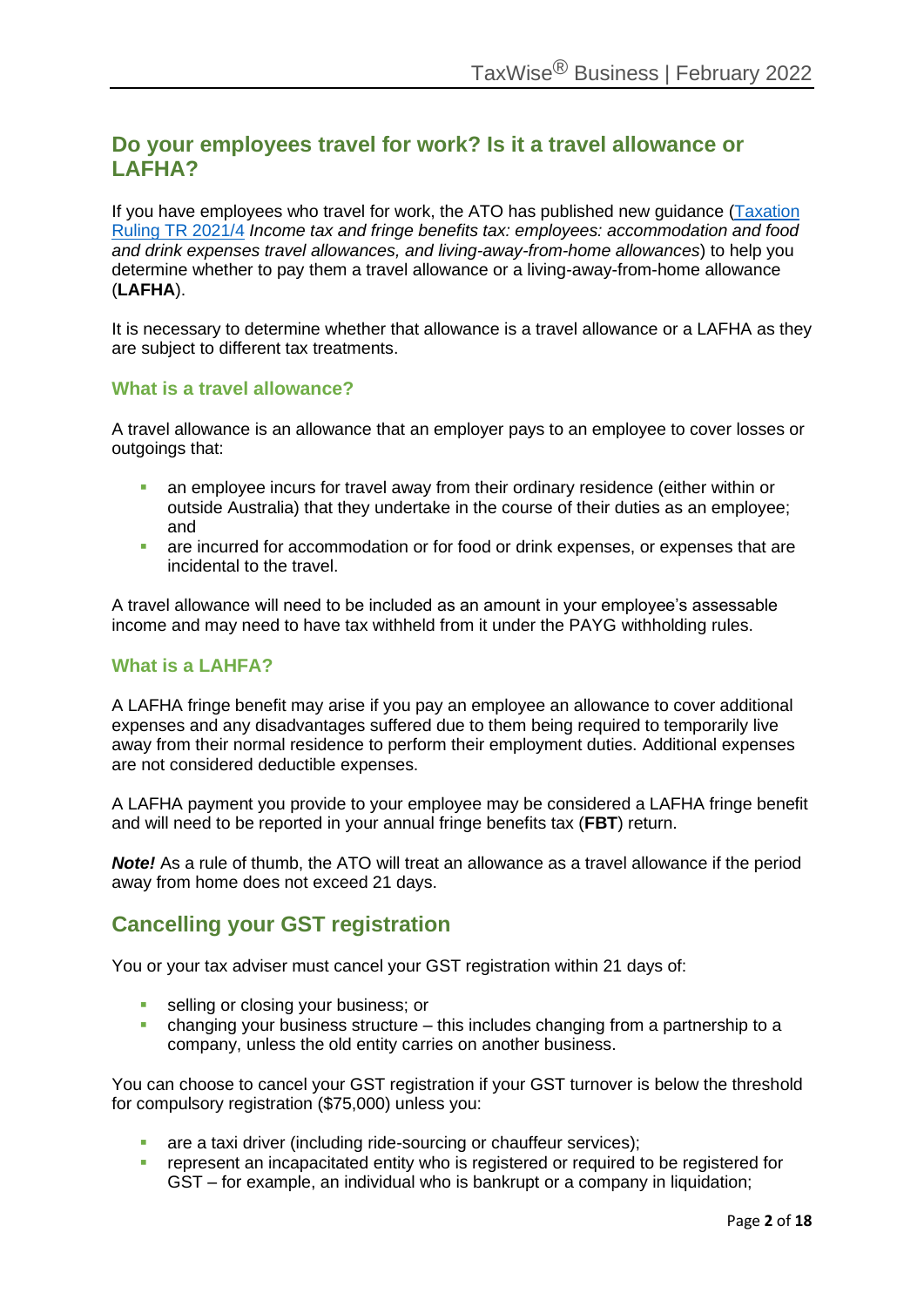■ are an Australian resident who acts as an agent for a non-resident that is registered (or required to be registered) for GST.

The ATO advises on its website that the date you choose to cancel your GST registration should be the last day you want to be registered. The ATO usually cancels your GST registration from the date you choose. However, you cannot:

- **cancel your registration retrospectively if you are still operating on a GST-registered** basis after the date you choose;
- continue to operate on a GST-registered basis after your cancellation date; and
- cancel if you have already lodged an activity statement for the period containing the date of cancellation.

You can cancel your GST registration:

- **■** through Online services for business;
- through your registered tax adviser;
- by phone on 13 28 66 between 8.00am and 6.00pm, Monday to Friday; or
- by completing the Application to cancel registration (NAT 2955) through online ordering and posting it to the ATO.

*Note!* GST adjustments to previous input tax credits claimed may be required on cancellation of your GST registration for certain acquisitions. Talk to your tax adviser for more information.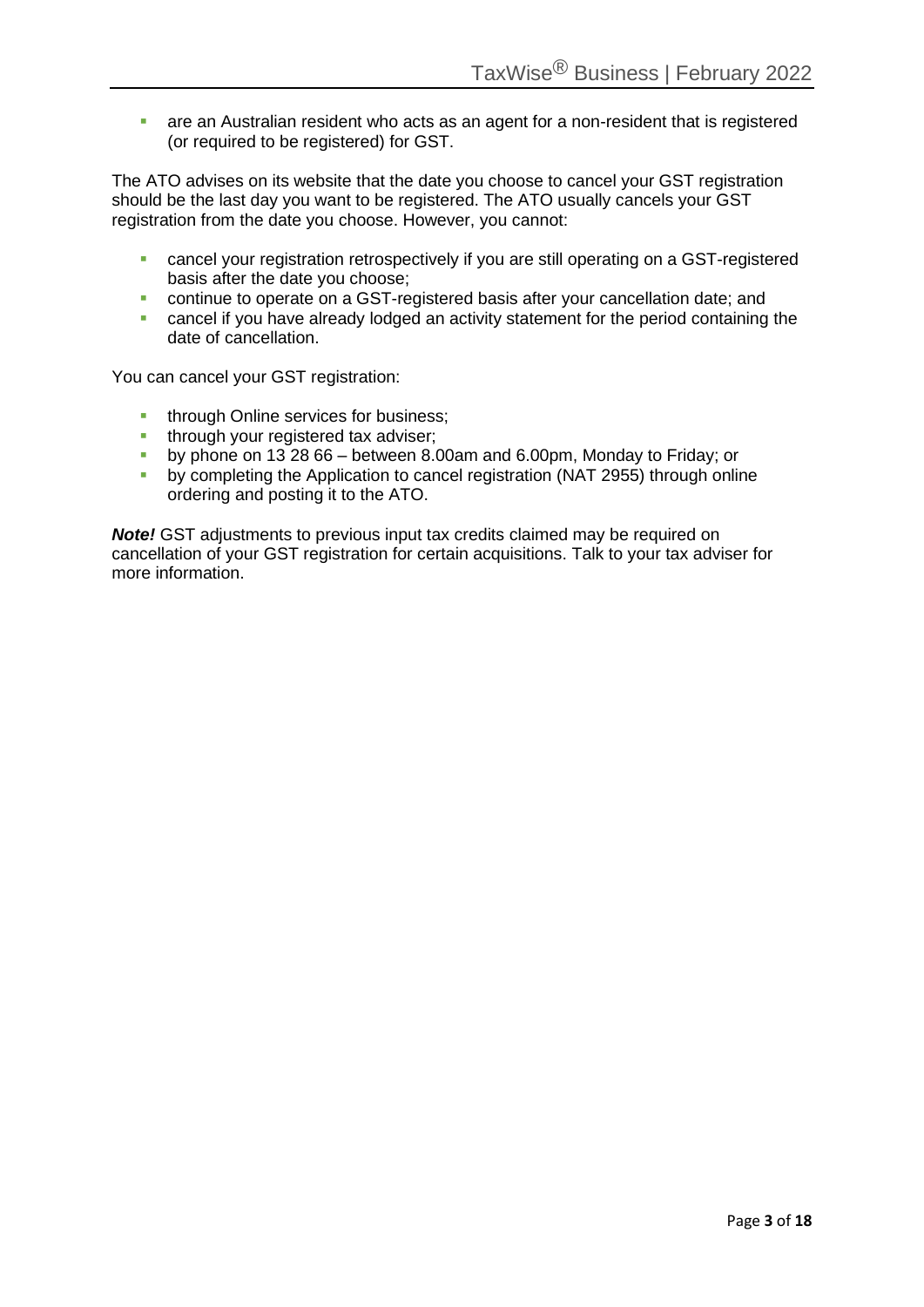

### **COVID-19, FBT, RATs and other acronyms!**

You may provide your employees with benefits you do not usually provide as a result of the COVID-19 pandemic.

For example, you might provide non-cash benefits to employees for getting COVID-19 vaccinations. Other benefits could be provided to help employees work from home, to protect employees from COVID-19 or to help them recover from COVID-19.

### **FBT and RATs: Protecting employees from COVID-19**

You may need to pay FBT on items you give your employees to help protect them from contracting COVID-19 while at work. These include rapid antigen tests (**RATs**), gloves, masks, sanitisers and antibacterial spray.

However, these benefits are exempt from FBT under the emergency assistance exemption if you provide them to employees who:

- $\blacksquare$  have physical contact with or are in close proximity to customers or clients while carrying out their duties; or
- are involved in cleaning premises.

Examples of this type of work include:

- medical (such as doctors, nurses, dentists and allied health workers);
- cleaning;
- airline;
- **•** hairdressing and beautician;
- **·** retail, café and restaurant.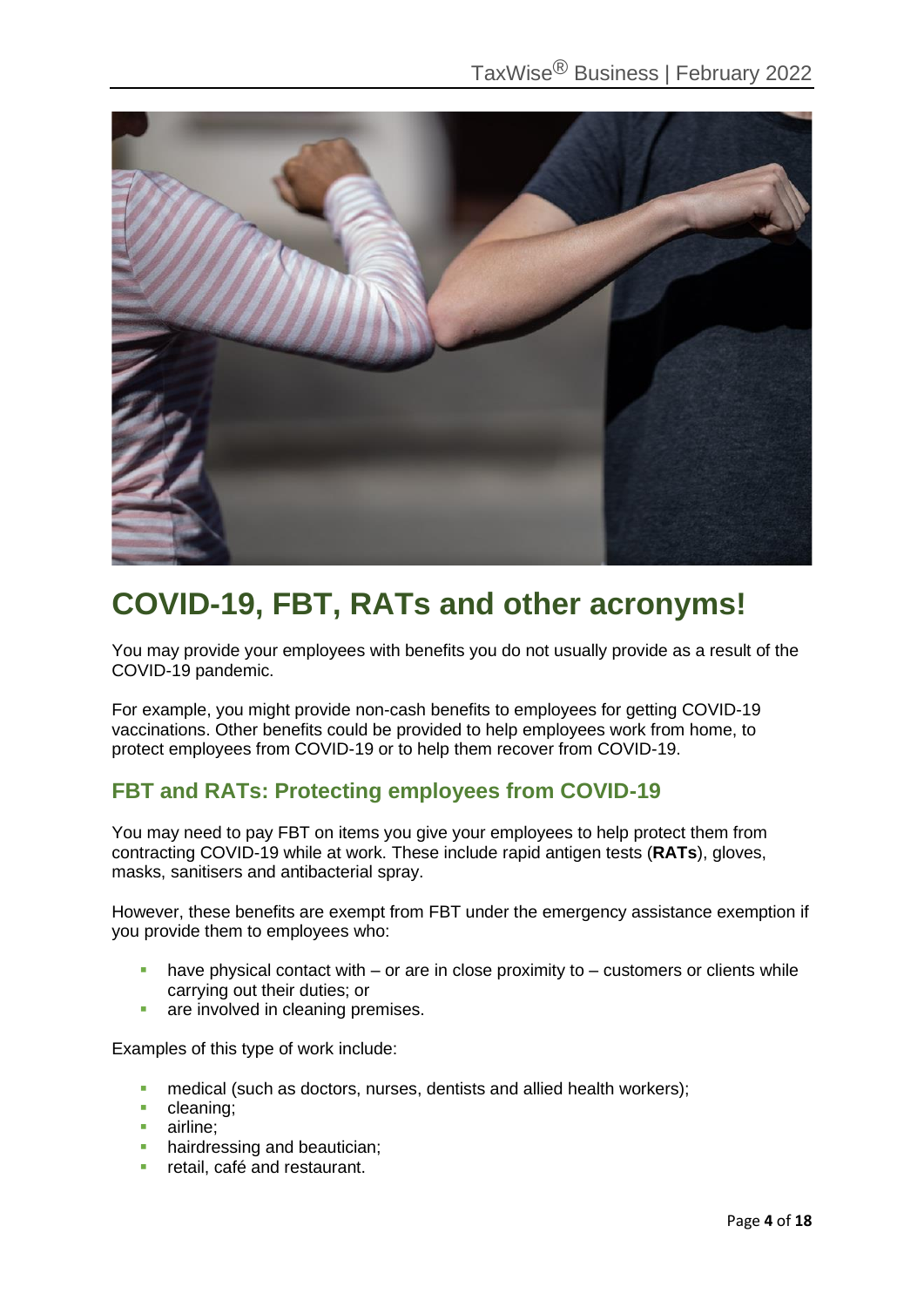#### **Minor benefits exemption**

If your employees' specific employment duties are not of the kind described above, the minor benefits exemption may apply (for minor, infrequent and irregular benefits under \$300).

Providing COVID-19 tests to employees is exempt from FBT, if both of the following two conditions are met:

- **EXECT** Testing is carried out by a legally qualified medical practitioner or nurse; and
- **EXECTE:** Testing is available to all employees.

#### *Note!*

- **EXECT** If only some of your employees get COVID-19 tests, the tests are still exempt from FBT as long as they are offered to all employees.
- **EXECT** If the tests you provide or reimburse do not meet these requirements, you may need to pay FBT unless the minor benefits exemption or 'otherwise deductible rule' apply.

### **Working from home**

You may have provided employees with items to allow them to work from home (or from another location) due to COVID-19.

Some items will usually be exempt from FBT if they are primarily used by your employees for work. The items include laptops, portable printers and other electronic devices.

The minor benefits exemption (for minor, infrequent and irregular benefits under \$300) or the otherwise deductible rule may apply if you:

- allow your employee to use a monitor, mouse or keyboard they otherwise use in the workplace; or
- **•** provide them with stationery or computer consumables or pay for their phone and internet access.

The 'otherwise-deductible rule' allows you to reduce the taxable value of benefits by the amount that your employee can claim as a once-only deduction (if they can claim a deduction).

### **Emergency health care**

Benefits you provide by way of emergency health care are exempt from FBT if the health care is provided:

- $\bullet$  by an employee of yours (or of a related company) e.g. a company doctor;
- on your premises (or on the premises of a related company); or
- at or near an employee's worksite.

If you pay for your employee's ongoing medical or hospital expenses, FBT will apply. However, if you pay to transport your employee from the workplace to seek medical help, the cost is exempt from FBT.

**Tip!** Talk to your tax adviser about the FBT consequences of providing benefits, in particular non-cash benefits, to employees.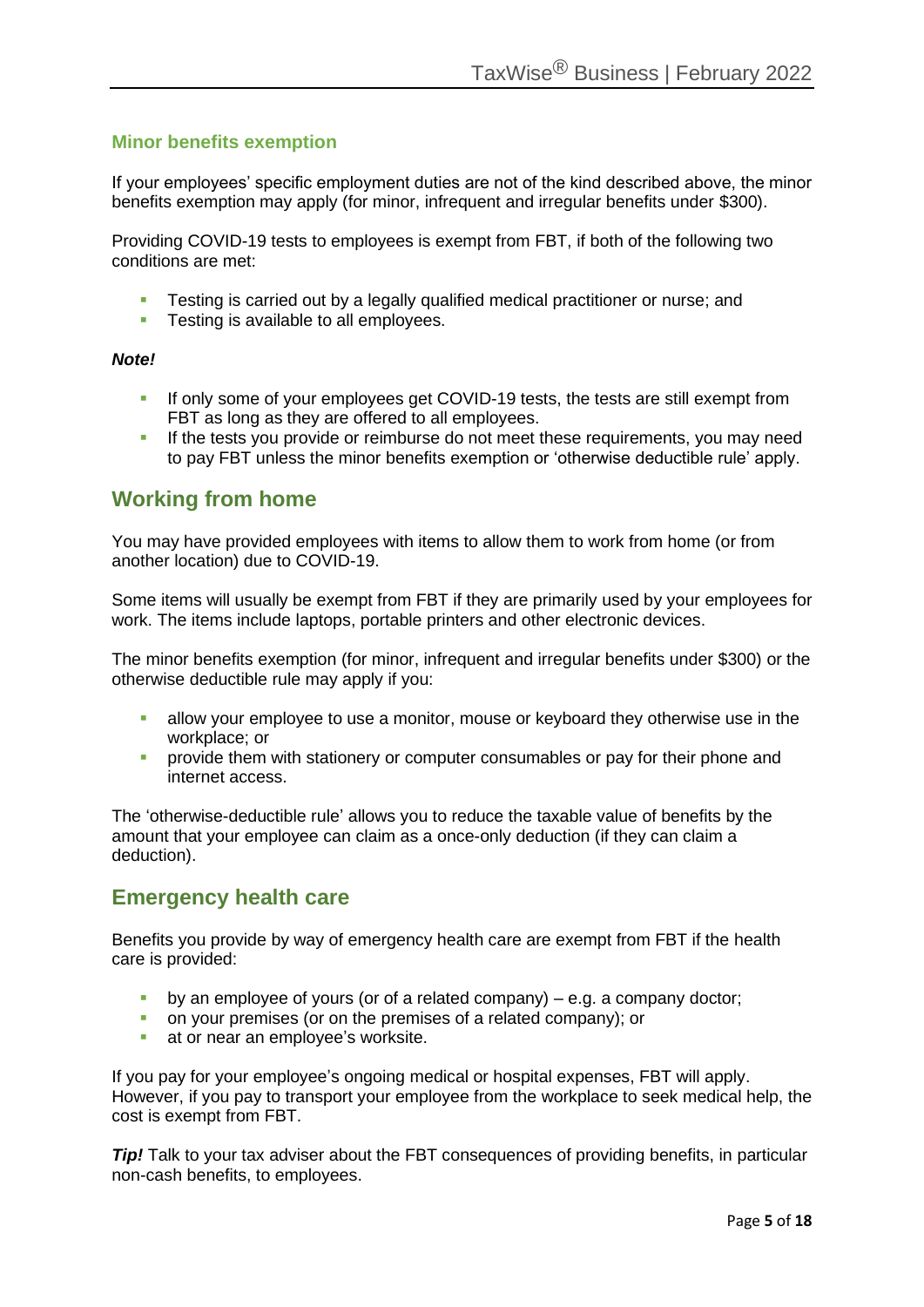### **Rewarding staff for getting their COVID-19 vaccination**

If you've provided incentives or rewards to your employees for getting their COVID-19 vaccination or booster dose, it's important to understand what your tax and superannuation obligations are.

Incentives and rewards may include cash payments, paid leave, non-cash gifts, such as vouchers and gift cards, and transport to and from the vaccination site.

If you've provided your employees with a cash payment, you must:

- report the payment via Single Touch Payroll (STP) as part of the employee's salary and wages;
- **E** withhold tax from the payment amount under the PAYG withholding rules; and
- **•** include the amount in your employee's ordinary time earnings. This is for the purpose of determining your superannuation guarantee contributions for your employee.

If you've already made a cash payment and did not withhold tax, you should contact the ATO (or your tax adviser) straight away so that the ATO can consider the remission of any applicable failure-to-withhold penalties.

If you provide or pay for an employee's transport to and/or from a place to get their COVID-19 vaccination, the travel is associated with work-related preventative health care and is exempt from FBT.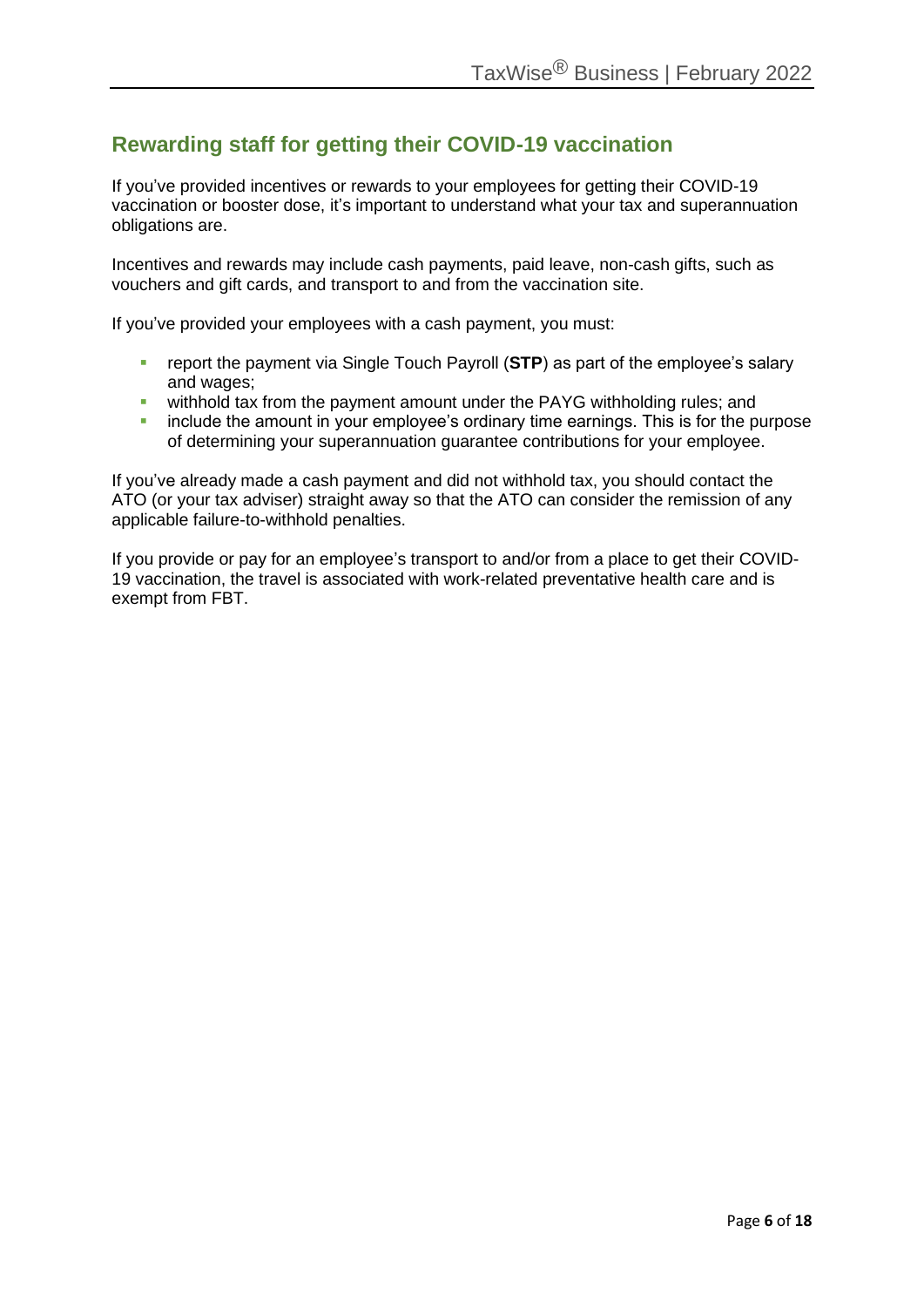

### **Do you employ working holiday makers?**

In November last year, the High Court ruled in the 'backpacker tax case' (*[Addy v](https://www.austlii.edu.au/cgi-bin/viewdoc/au/cases/cth/HCA/2021/34.html)  [Commissioner of Taxation](https://www.austlii.edu.au/cgi-bin/viewdoc/au/cases/cth/HCA/2021/34.html)*) that a British working holiday maker – Ms Addy – who was a tax resident of Australia, should be taxed at the rates that apply to residents and not at the 'backpacker tax' rates.

The resident rates include the tax-free threshold (\$18,200) whereas the backpacker tax taxes the first \$45,000 (or in Ms Addy's case due to the timing of when she earned the income, the first \$37,000) at 15%. The High Court's decision reduced her tax bill.

The High Court reached that conclusion because of the terms of the double tax agreement (**DTA**) between Australia and the UK.

### **What does the High Court's decision mean?**

The decision means that a working holiday maker from the UK, or from Chile, Finland, Germany, Israel, Japan, Norway or Turkey (those countries have DTAs with Australia that are similar to the UK DTA), may be taxed the same as an Australian resident if they are an Australian resident for tax purposes (which is unlikely – Ms Addy's case was somewhat unusual).

The ATO has advised employers that they need not do anything if they employ a working holiday maker from one of those eight countries. They should continue to withhold 15% tax from the working holiday maker's pay – unless the ATO sends them a PAYG variation notice.

It will be up to the working holiday maker to claim a tax refund if they are entitled to one.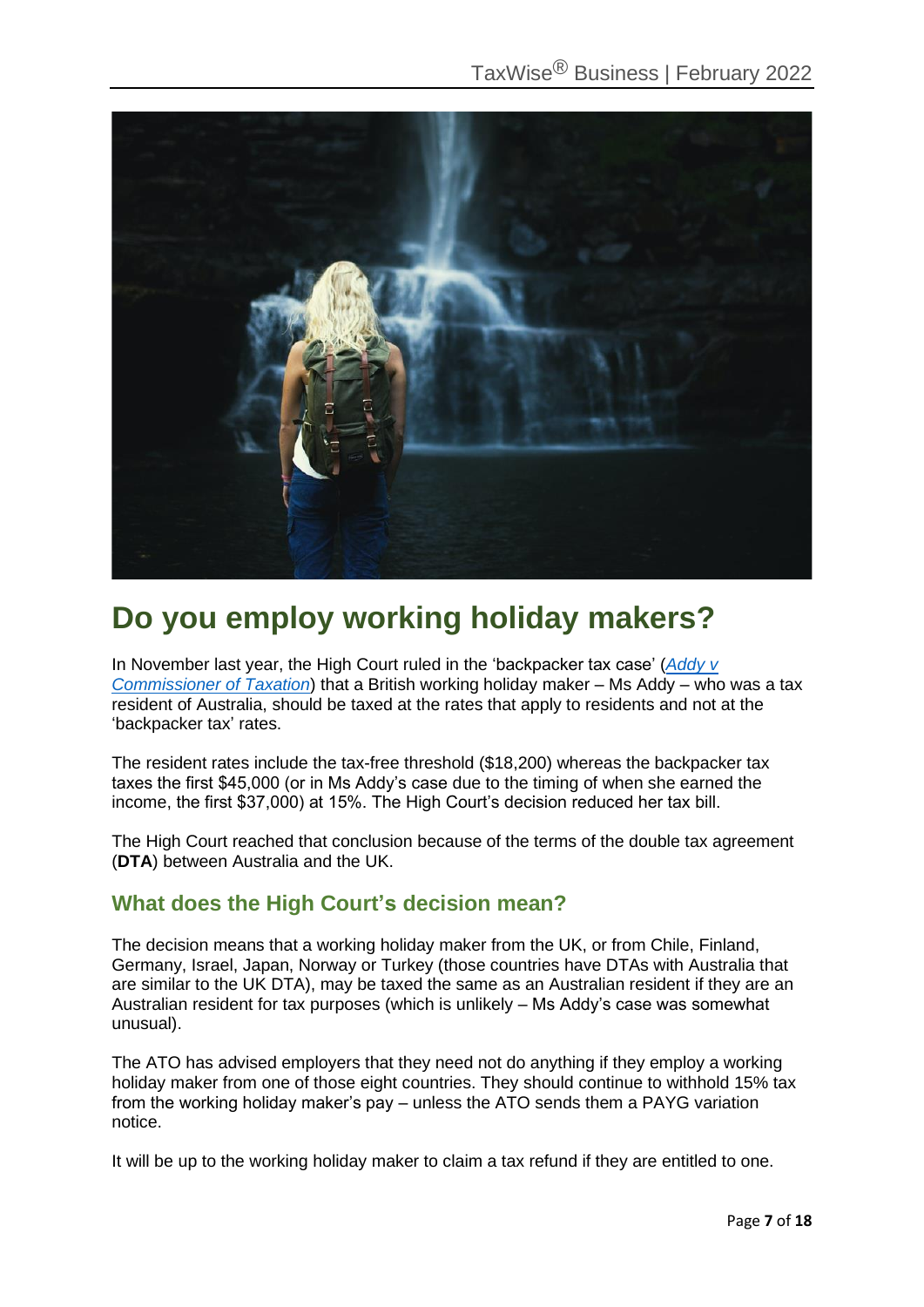

### **JobMaker Hiring Credit**

There are four periods left for claiming the JobMaker Hiring Credit. The most recent period ended on 28 January 2022.

*Note!* Remember, you can only claim payments relating to employees hired up until 6 October 2021. Employees hired after that date are not eligible employees.

The scheme will end on 6 October 2022.

| <b>JobMaker period</b>           | <b>Single Touch Payroll</b><br>(STP) reporting due date | <b>Claim period</b>                  |
|----------------------------------|---------------------------------------------------------|--------------------------------------|
| 7 January 2022 - 6 April<br>2022 | 28 July 2022                                            | 1 May 2022 - 31 July 2022            |
| 7 April 2022 - 6 July 2022       | 28 October 2022                                         | 1 August 2022 - 31 October<br>2022   |
| 7 July 2022 - 6 October<br>2022  | 28 January 2023                                         | 1 November 2022 -<br>31 January 2023 |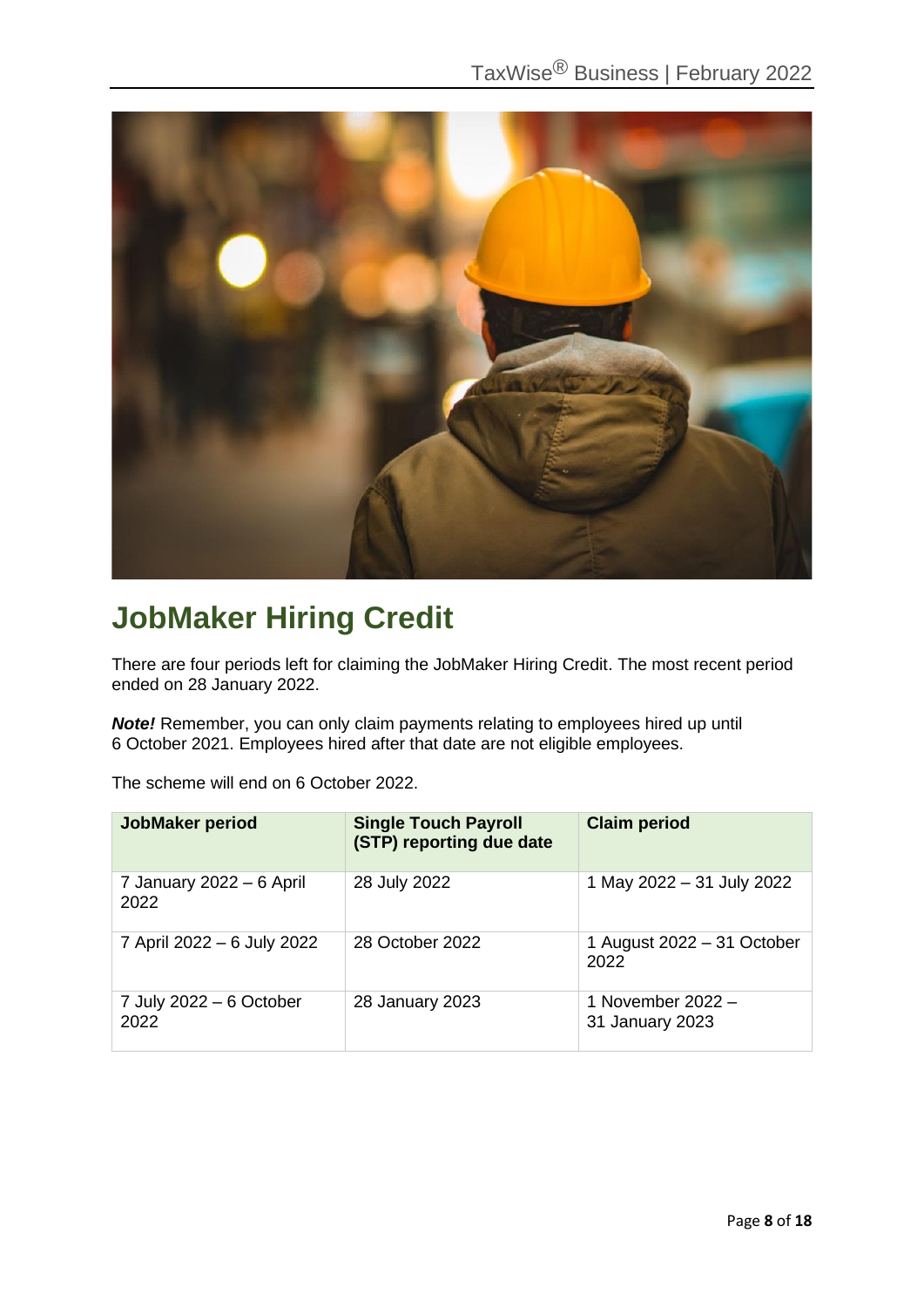

### **Do you have your Director identification number?**

A Director identification number (**Director ID**) is a unique identifier that a director applies for once and keeps forever. All directors, including alternate directors, are required to have a Director ID.

### **Who needs a Director ID?**

You will need a Director ID if you are a director or an alternate director (acting in that capacity) of:

- **EXT** a company, a registered Australian body or a registered foreign company under the *Corporations Act 2001* (**Corporations Act**)*.* This includes the director of the corporate trustee of a self-managed superannuation fund (**SMSF**);
- **an Aboriginal and Torres Strait Islander corporation registered under the** *Corporations (Aboriginal and Torres Strait Islander) Act 2006* (**CATSI Act**).

Applications for a Director ID are available at the new Australian Business Registry Services (**ABRS**) [website.](https://www.abrs.gov.au/) You'll need a myGovID with a Standard or Strong identity strength to apply for a Director ID online.

*Note!* You will need to apply for your Director ID yourself to verify your identity. Your authorised tax, BAS or ASIC agent cannot apply for you.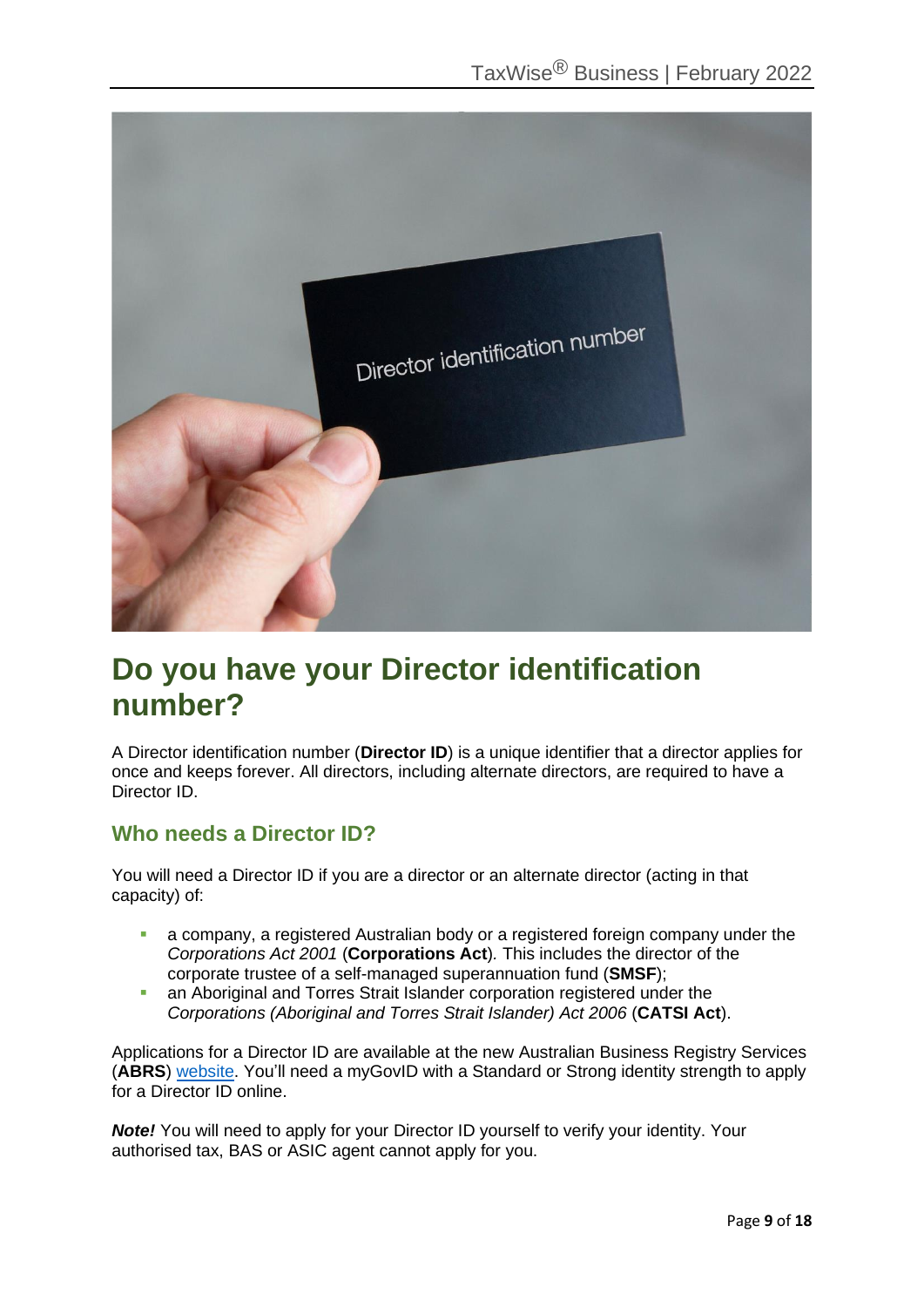### **When to apply?**

When you must apply for a Director ID depends on the date you become (or became) a director.

### **Corporations Act directors**

| Date you became a director                                                                              | Date you must apply           |
|---------------------------------------------------------------------------------------------------------|-------------------------------|
| On or before 31 October 2021                                                                            | By 30 November 2022           |
| Between 1 November 2021 and 4 April 2022<br>(and not already a director at close of<br>31 October 2021) | Within 28 days of appointment |
| From 5 April 2022 (and not already a director<br>at close of 31 October 2021)                           | Before appointment            |

### **CATSI Act directors**

| Date you became a director                                                       | Date you must apply |
|----------------------------------------------------------------------------------|---------------------|
| On or before 31 October 2022                                                     | By 30 November 2023 |
| From 1 November 2022 (and not already a<br>director at close of 31 October 2021) | Before appointment  |

**Tip!** Although your tax adviser cannot apply for a Director ID on your behalf, they can guide you through the process.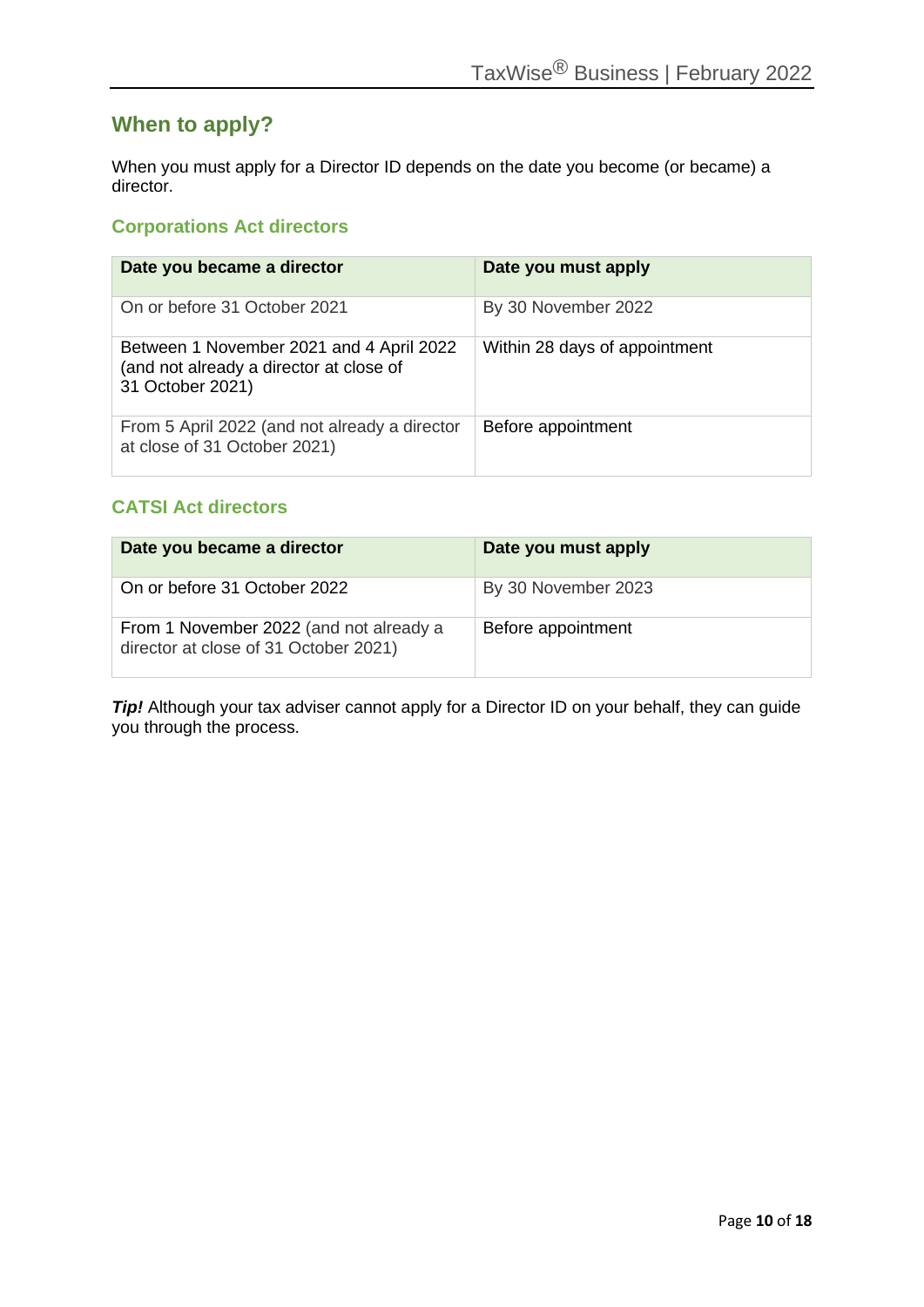

### **Protect your business from cyber scams**

The ATO has warned businesses that cybercriminals are targeting them with business email compromise scams.

Cybercriminals send fraudulent emails posing as a legitimate business contact or staff member. They typically request a change in bank account details for a deposit, wages or invoice payment. Victims then unknowingly send money to the cybercriminal.

These fraudulent emails may come from hacked email accounts, or cybercriminals might register domain names that are similar to legitimate companies. ACCC Scamwatch reported that more than \$132 million was lost as a result of business email scams in 2019 alone.

The ATO advises that you can protect yourself, and the reputation of your business, by taking a few simple steps.

- **Verify payment details:** If you hold sensitive financial records, ensure you confirm the identity of anyone who requests changes to their information.
- **EXTERT Alert your staff:** Train your employees to identify suspicious requests or emails that may link to fake websites built to capture passwords.
- **Secure your email account**: Use multi-factor authentication or, if this is not possible, a strong unique passphrase that would be difficult to hack.

### **Tax crime prosecution**

From failing to lodge tax returns to submitting false work-related expenses, the ATO has made is clear that it will not tolerate any form of tax crime.

The ATO has reported a number of their latest prosecution outcomes.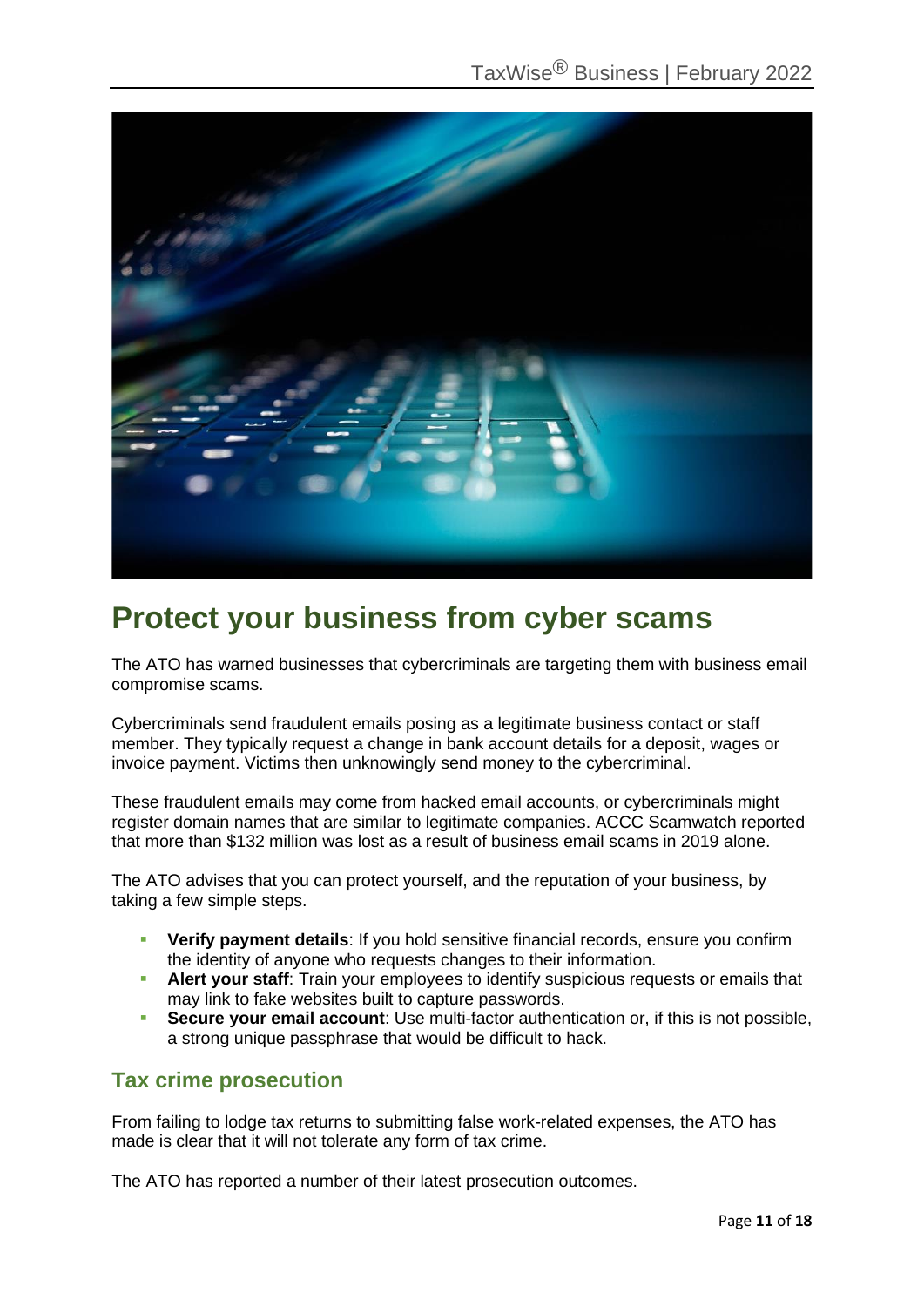### **Failure to provide documents**

This case involved a well-known company, McDonald's Australia.

On 26 July 2019, the ATO issued a formal notice requiring McDonald's Australia to produce documents with a compliance date of 30 August 2019. However, the formal notice was not complied with, and the company was prosecuted.

McDonald's Australia pleaded guilty to one count of failing to comply with an information gathering notice and they were subsequently convicted and fined. In delivering his sentence, the Magistrate commented that general deterrence was important for this kind of offending.

In its media release, the ATO said that instances where taxpayers have failed to comply with requests for information rarely result in criminal convictions, as most work with the ATO to meet their obligations. However, the ATO said it will initiate prosecution action where taxpayers hold back necessary information or documents.

#### **Jail time for phoenix operators**

Three men have been jailed for orchestrating an elaborate illegal phoenix operation that saw them pocket more than \$4.6 million.

The men established multiple labour hire companies, providing workers to vineyards, meat processers, and fruit and vegetable growers across South Australia and in Queensland.

But despite charging their clients GST, the companies didn't remit these funds to the ATO, either failing to lodge the required BAS or lodging them as 'nil'. They also included PAYG withholding on the workers' payslips, but never passed these funds on to the ATO.

Significant debts were raised after the companies were audited. But because the men were withdrawing funds from company accounts on a regular basis, there were insufficient funds to cover the debts.

To continue the operation, they would simply create new companies, often appointing straw directors to cover their tracks.

The architect and instigator of the scheme was sentenced to eight-years' jail. The other two were sentenced to four- and five-years' jail, respectively. The trio were also ordered to pay back the full amount.

#### **False claims catch up with tradie**

A former painter and decorator – Mr K – who made a series of false claims in relation to his income and deductions has been handed a criminal conviction.

When Mr K lodged his 2018 income tax return, he received a warning that his claims were unusually high compared to other people with a similar income and occupation, but he proceeded with them anyway.

Later that month, he took it a step further, increasing his tax withheld and work-related expenses by more than \$5,000. He then made another five amendments, exaggerating his claims further and further each time to generate higher refunds.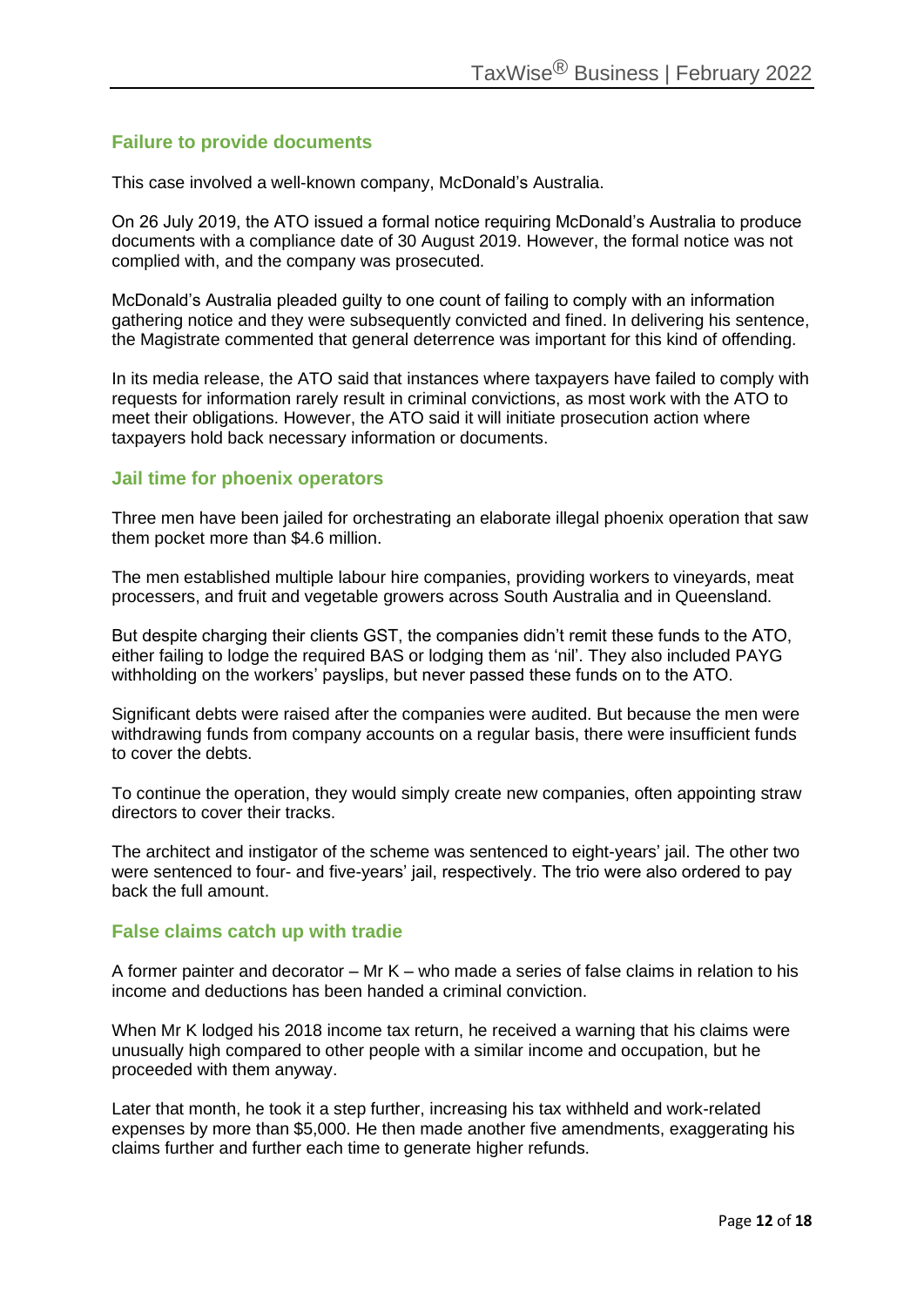The first few refunds were paid out, but the remaining four were stopped pending the result of an audit.

Mr K later admitted he didn't have any documents to substantiate the claims. As such, everything except a \$150 laundry deduction was disallowed.

Mr K was ordered to pay \$16,560 including fines. In delivering the sentence, the Magistrate commented that these were very serious charges, adding that everyone is expected to be truthful when submitting returns.

### **Refund and identity fraud**

A payroll officer – Mr R – who tried to obtain more than \$180,000 by exploiting his colleagues' identities has been sentenced to four years' jail.

In his capacity as a payroll officer, Mr R had access to confidential employee information. He used this information to lodge 29 false income tax returns in the names of 28 different people. He tried to cover his tracks by using a false identity to withdraw the funds, but the ATO soon caught up with him.

In total, Mr R obtained \$64,541 in fraudulent refunds. He attempted to get his hands on an additional \$117,824, but the ATO stopped those refunds before they reached his bank accounts.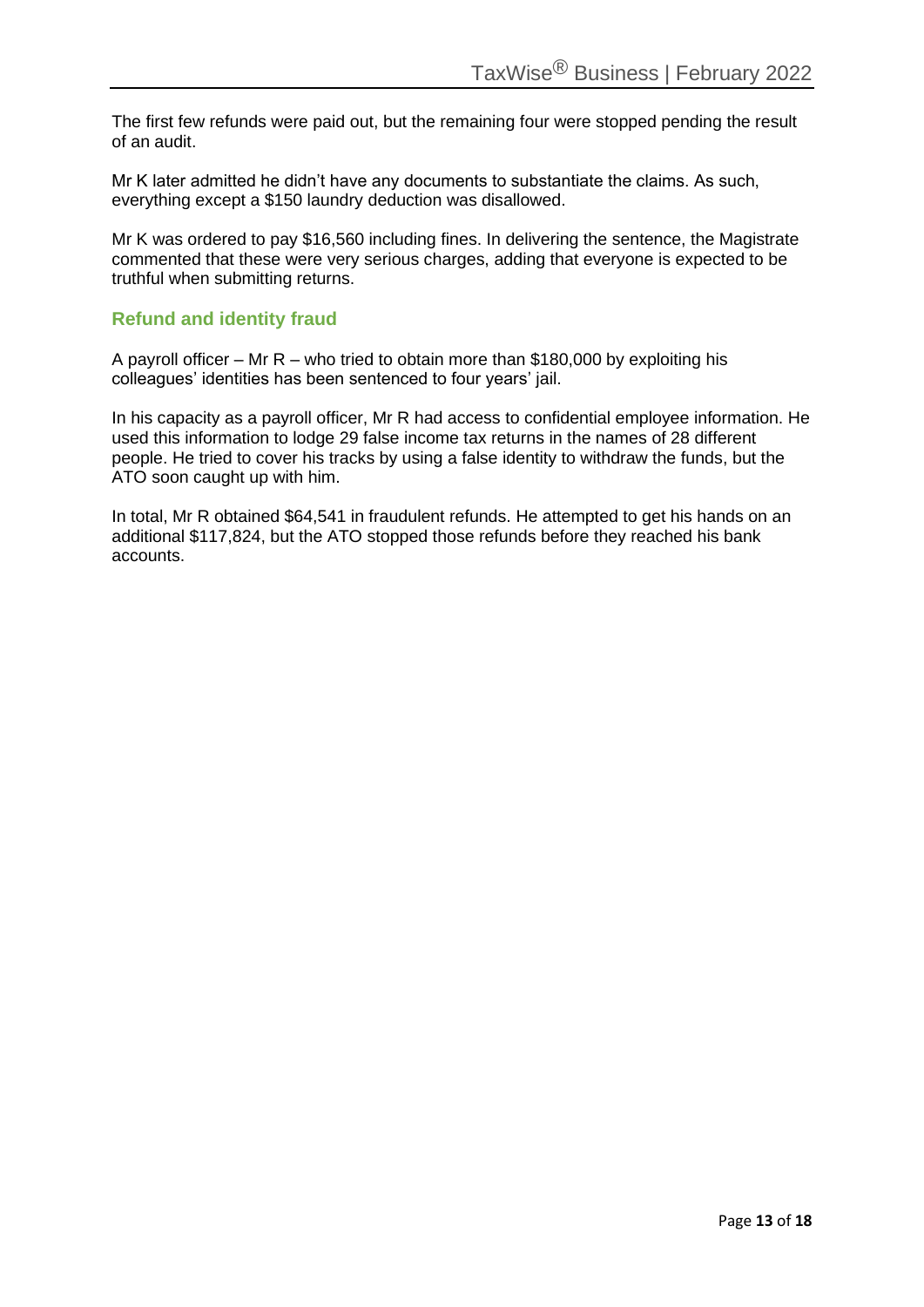

### **Corporate tax transparency report 2019–20**

In December last year, the ATO published on its website the Corporate tax transparency [report 2019–20.](https://www.ato.gov.au/Business/Large-business/In-detail/Tax-transparency/Corporate-tax-transparency-report-2019-20-income-year/) This is the  $7<sup>th</sup>$  annual report on corporate tax transparency.

The report analyses aggregated data from the 2019–20 income tax returns of some of the largest corporations operating in Australia:

- Australian public and foreign-owned corporate tax entities with total income of \$100 million or more;
- Australian-owned resident private companies with total income of \$200 million or more;
- entities that have petroleum resource rent tax (**PRRT**) payable.

The ATO takes data from three labels in the tax return – total income, taxable income and tax payable. The data does not reflect any intervention or compliance work after lodgment of the returns. Nor does it provide additional detail on recipients of JobKeeper or other COVID-19 stimulus payments.

Data highlighted by the ATO includes:

- the data covers 2,370 entities (an increase of 59 on 2018–19);
- total income increased to \$2,184.5 billion (an increase of 2.6%);
- **•** taxable income increased to \$208.4 billion (an increase of 0.1%).
- tax payable increased to \$57.2 billion (an increase of 2%);
- **•** foreign-owned entities account for 58.2% of the corporate transparency population in 2019–20 and 28.9% of tax payable;
- Australian public entities account for 21.6% of the population and 62.8% of tax payable;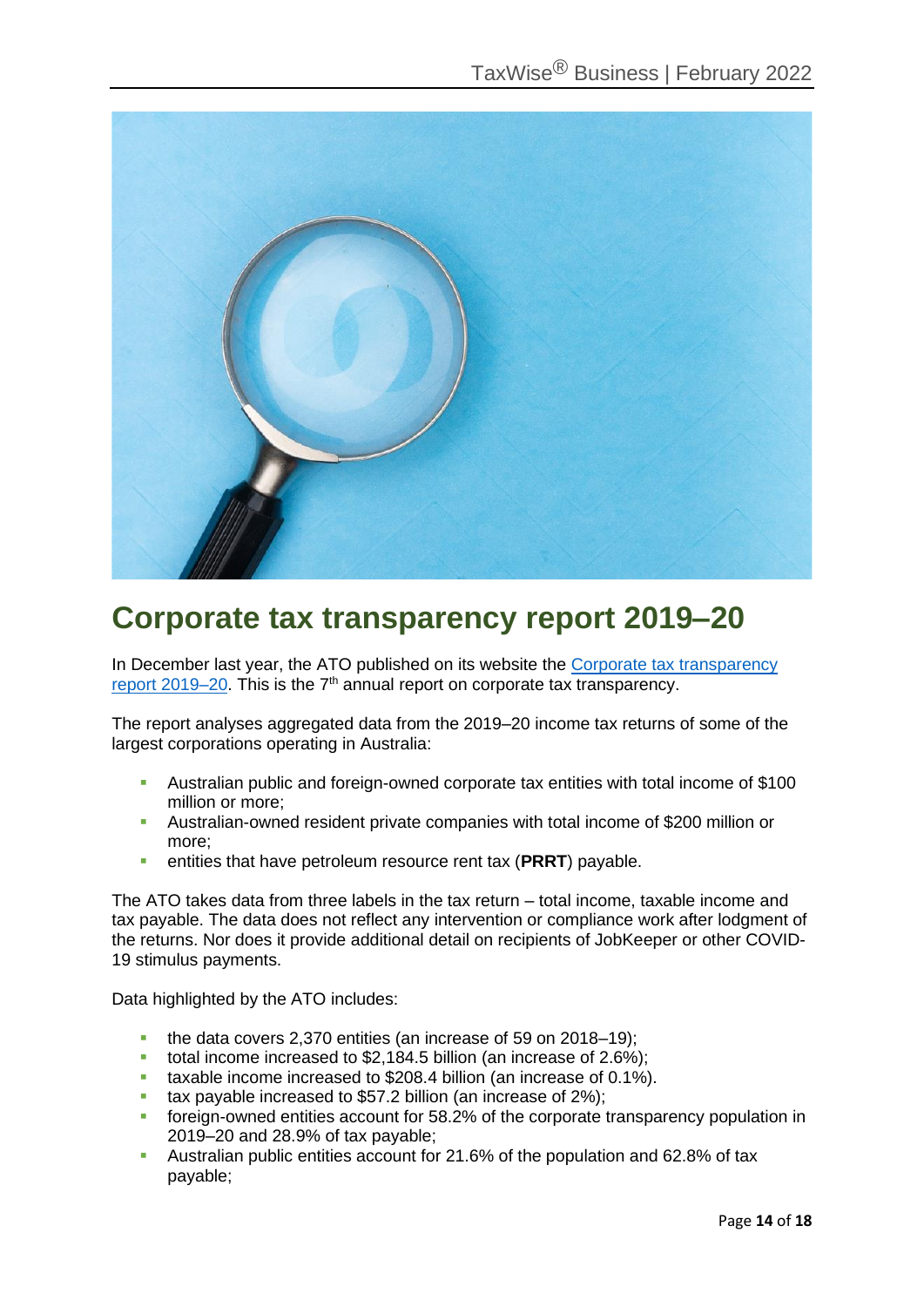- Australian private entities account for 20.2% of the population and nearly 8.3% of tax payable;
- tax payable in the corporate tax transparency population was again dominated by the mining, energy and water segment. The share of tax payable attributable to that segment was again higher than in previous years, primarily due to high iron ore prices; and
- 33.0% of the population did not pay any tax (782 entities).



## **What's in the pipeline?**

### **Federal election 2022**

As we all know, there will be a Federal election in a few months. The 'pundits' seem to think it will be in May (it must be held by 21 May 2022).

If the pundits are right, Parliament is likely to sit only in February and March. Five days have been set aside for the House of Representatives and the Senate, and the House of Representatives only will sit for an additional five days – not much time to pass legislation!

Parliament is not likely to sit again once the election is called until 9 August 2022. This means that there are minimal opportunities for the Government to pass its legislative agenda before the election, and there can be ongoing uncertainty in relation to measures that have been announced but are not yet enacted.

The two major tax measures contained in bills that are still before Parliament are:

the extension of **temporary full expensing** (for depreciating assets) by 12 months to 30 June 2023 – your business will be able to claim an outright deduction for the cost of depreciating assets you acquire (and install ready for use) before 1 July 2023 (this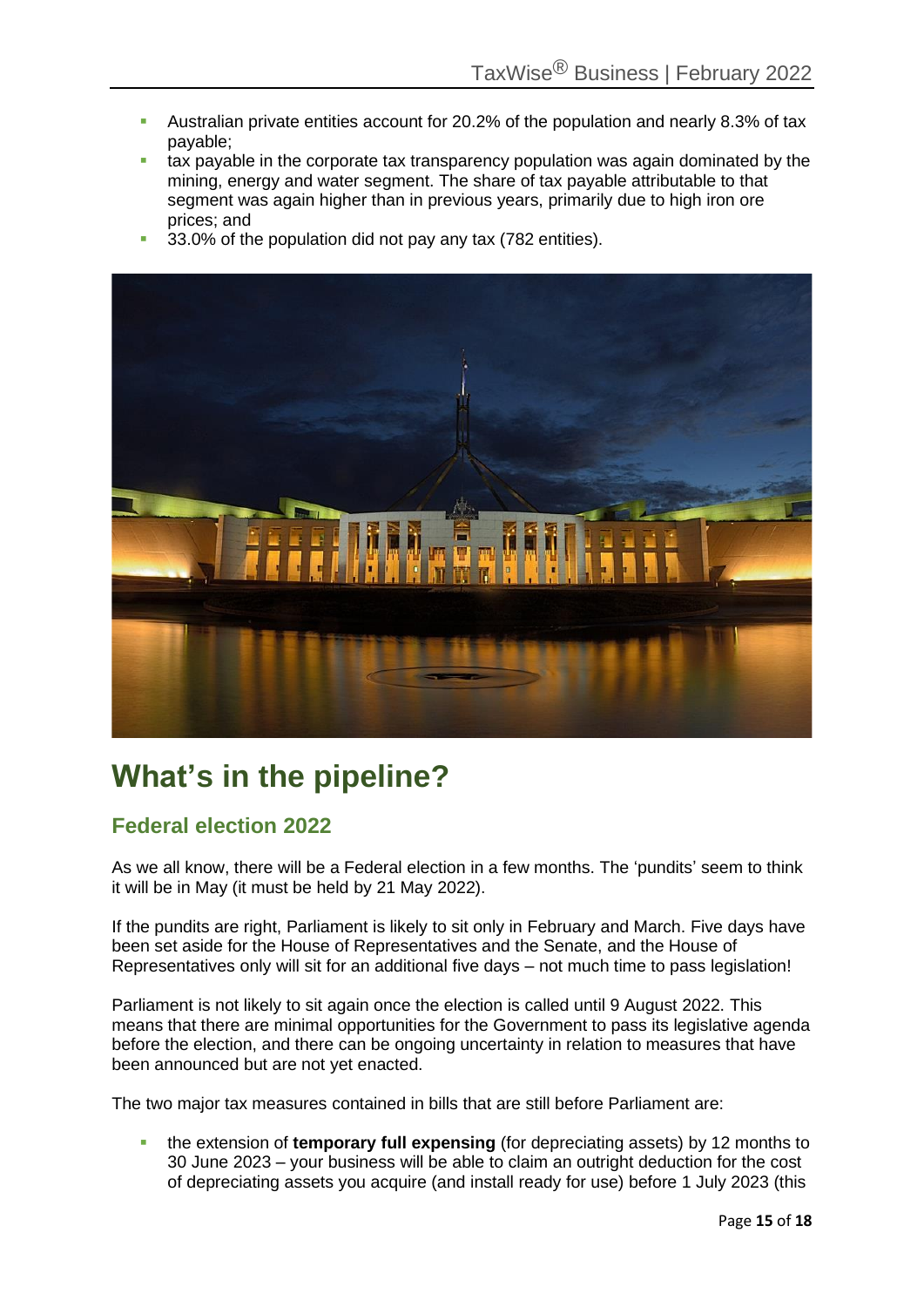includes second-hand assets if your business has an aggregated turnover less than \$50 million); and

▪ the extension of the **loss carry back** measure for companies to include the 2022–23 income year (a loss can be carried back as far as 2018–19).

Other tax-related measures before Parliament include:

- removing the **superannuation guarantee \$450 monthly income threshold**;
- a change to the taxation of **employee share scheme** interests subject to deferred taxation; and
- making permanent some of the **company administration related measures** that were implemented to accommodate COVID-19 related lockdown restrictions – e.g. hybrid meetings and using technology in relation to company documents.

### **Cyclone Seroja grants**

Qualifying grants made to small businesses and primary producers affected by Tropical Cyclone Seroja will be tax-free. The Government announced this measure in the 2021–22 Mid-Year Economic and Fiscal Outlook (**MYEFO**) last December.

*Tip!* Now is a good time to talk to your tax adviser if you think any upcoming measures might affect you.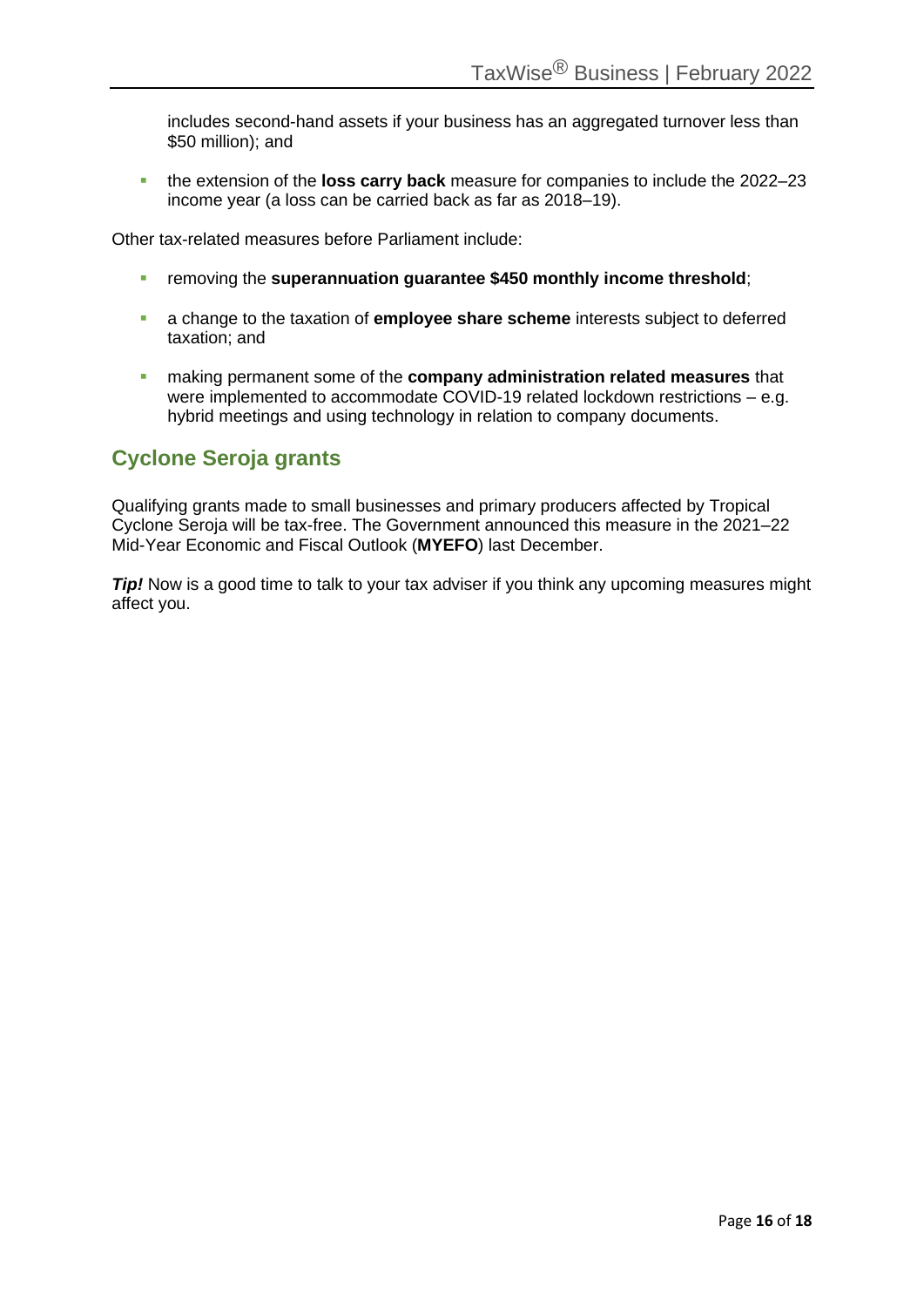

# **Key tax dates**

| <b>Date</b> | <b>Obligation</b>                                                                                                                                                                                                                                                                                                                                                                                                      |
|-------------|------------------------------------------------------------------------------------------------------------------------------------------------------------------------------------------------------------------------------------------------------------------------------------------------------------------------------------------------------------------------------------------------------------------------|
| 21 Feb 2022 | January 2022 monthly BAS due<br>$\bullet$                                                                                                                                                                                                                                                                                                                                                                              |
| 28 Feb 2022 | December 2021 quarterly BAS due<br>$\bullet$<br>Pay December 2021 quarterly instalment notice<br>٠<br>Annual GST return due (if no income tax return<br>due)<br>December 2021 SG charge statement due (if<br>$\bullet$<br>required due to an SG shortfall for the<br>December 2021 quarter)<br>SMSF 2020-21 annual return due (unless first<br>$\bullet$<br>return or late with return for previous financial<br>year) |
| 21 Mar 2022 | February 2022 monthly BAS due<br>$\bullet$                                                                                                                                                                                                                                                                                                                                                                             |
|             |                                                                                                                                                                                                                                                                                                                                                                                                                        |
| 21 Apr 2022 | March 2022 monthly BAS due<br>$\bullet$                                                                                                                                                                                                                                                                                                                                                                                |
| 28 Apr 2022 | March 2022 quarterly BAS due<br>$\bullet$<br>Pay March 2022 quarterly instalment notice                                                                                                                                                                                                                                                                                                                                |